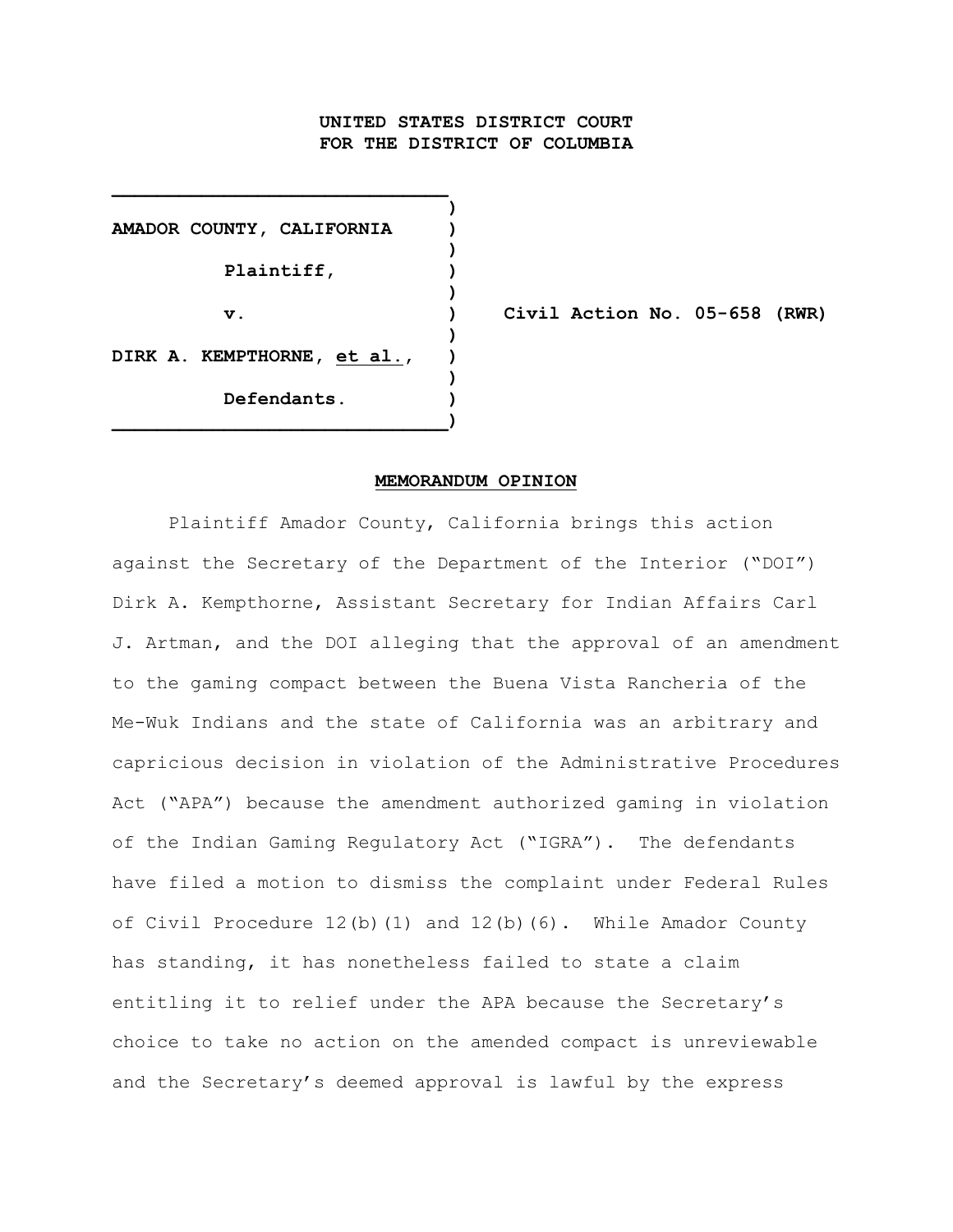terms of IGRA. Thus, the defendants' motion to dismiss will be granted.

## BACKGROUND

The IGRA "provide[s] a statutory basis for the operation [and regulation] of gaming by Indian tribes" on Indian lands. 25 U.S.C.  $\frac{1}{2}$  2702(1) - (2). The statute separates the types of gaming conducted on Indian lands into three different classes for the purpose of regulation. See 25 U.S.C. § 2703(6)-(8). Among other requirements, Class III gaming is "lawful on Indian lands only if such activities are . . . conducted in conformance with a Tribal-State compact entered into by the Indian tribe and the State [in which lands are located] that is in effect." 25 U.S.C.  $\text{S}$  2710(d)(1)(C). Under the statute, "[t]he Secretary [of the Interior] is authorized to approve any Tribal-State compact entered into between an Indian tribe and a State governing gaming on Indian lands of such Indian tribe." 25 U.S.C. § 2710(d)(8)(A). If the Secretary does not approve or disapprove a compact "before the date that is 45 days after the date on which the compact is submitted to the Secretary for approval, the compact shall be considered to have been approved by the Secretary, but only to the extent the compact is consistent with the provisions of  $[IGRA]$ ." 25 U.S.C.  $\frac{1}{5}$  2710(d)(8)(C).

In 2004, the state of California approved an amended gaming compact between California and the Buena Vista Rancheria, a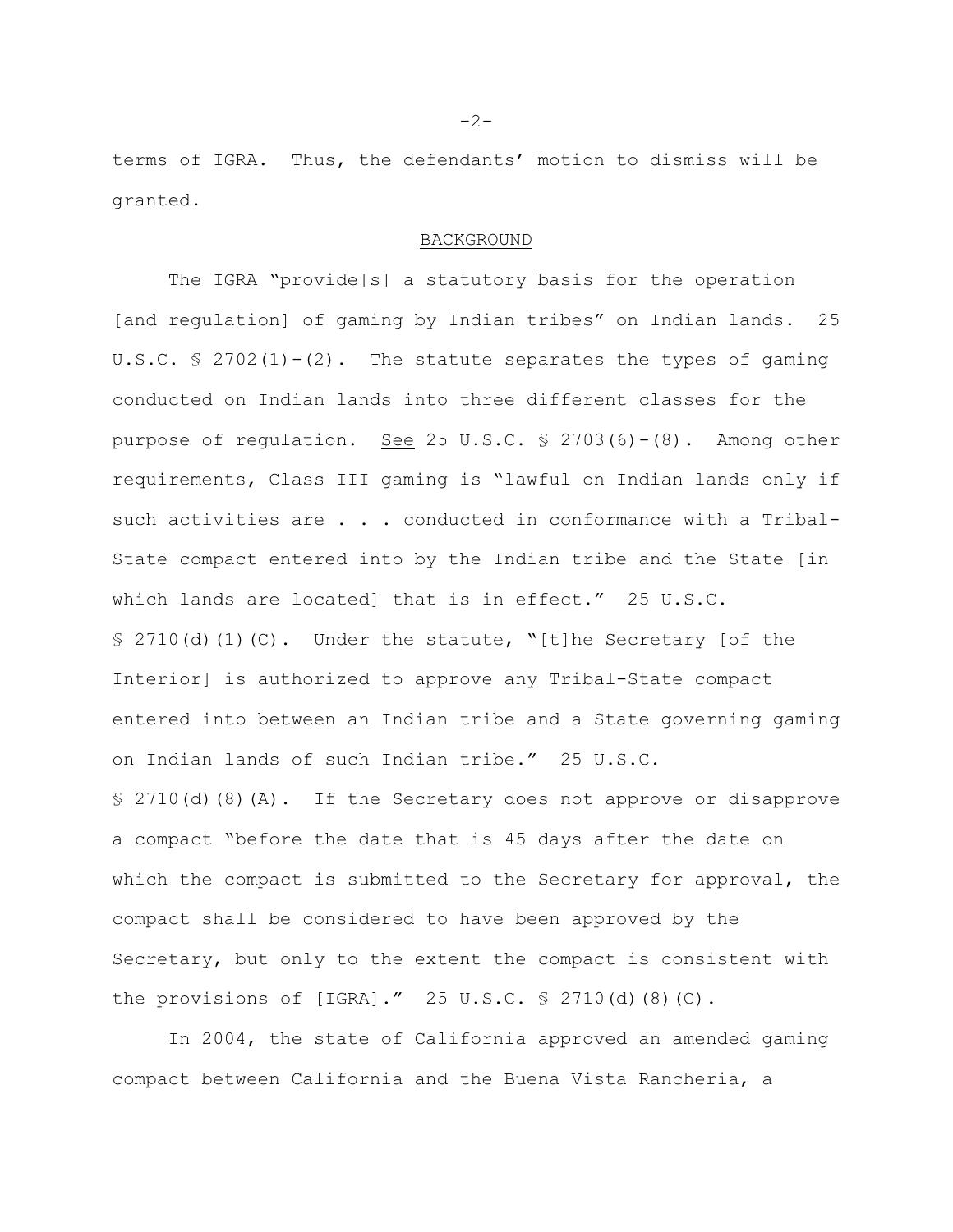federally recognized Indian tribe, which "expanded the scope of Class III gaming to be conducted by the Tribe." (Am. Compl. ¶¶ 11, 18.) The Buena Vista Rancheria submitted the amended compact to the Secretary for approval. (Defs.' Mem. in Supp. of its Mot. to Dismiss ("Defs.' Mem.") at 2.) The Secretary did not take any action on the amended compact for forty-five days, at which point the compact was deemed approved by operation of law under 25 U.S.C. § 2710(d)(8)(C). (Id.)

Amador County alleges that the Secretary's deemed approval of the amended compact under 25 U.S.C.  $\frac{1}{5}$  2710(d)(8)(C) was an unlawful agency action in violation of the APA because the Secretary's approval "constitutes federal authorization for the Tribe's proposed Buena Vista Rancheria Casino project . . . to conduct Class III gaming on land[s] which . . . are under the County's jurisdiction and are not 'Indian lands' as required by the IGRA and the Amended Compact." (Am. Compl. ¶¶ 24-25.) The defendants have filed a motion to dismiss, contending that Amador County lacks standing to challenge the Secretary's approval of the compact amendment; that Amador County has failed to state a claim entitling it to relief because the Secretary's choice of whether to approve, disapprove, or take no action on a gaming compact is committed to the Secretary's discretion; and that the Secretary's approval of a gaming compact by inaction is valid only to the extent it is lawful. Amador County has filed a

-3-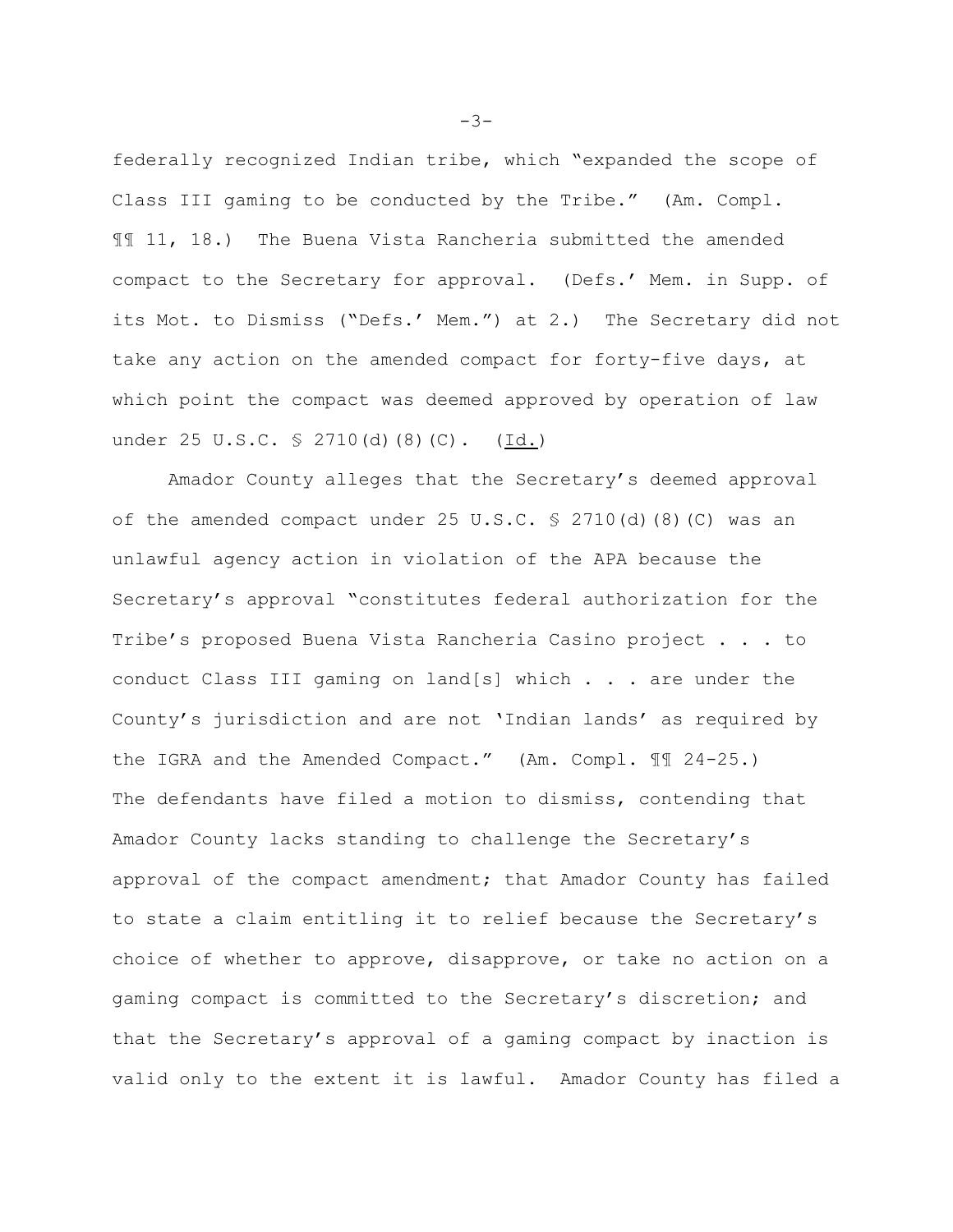motion for a preliminary injunction to enjoin the defendants "from authorizing or sanctioning the conduct of Class III gaming activities and/or any pre-development and development activities related to any casino project at the site of the former Buena Vista Rancheria within Amador County" and to compel defendants to "immediately withdraw approval of the Amended Class III Gaming Compact between the State of California and the Buena Vista Rancheria of Me-Wuk Indians." (Pl.'s Prelim. Inj. Mot. at  $1-2.$ )<sup>1</sup>

#### DISCUSSION

I. STANDING

The defendants contend that Amador County lacks constitutional standing to bring its claim. To satisfy the constitutional standing inquiry, Amador County "must show: (1) injury-in-fact; (2) causation, and (3) redressability." Fund for Animals, Inc. v. Norton, 322 F.3d 728, 732-33 (D.C. Cir. 2003) (citing Lujan v. Defenders of Wildlife, 504 U.S. 555, 560-61 (1992)). The alleged injury must be "concrete and particularized" and "actual or imminent," and must be fairly traceable to the defendant's action. Lujan, 504 U.S. at 560. "In reviewing the standing question, [a court] must be 'careful not to decide the questions on the merits for or against the plaintiff, and must therefore assume that on the merits the

 $-4-$ 

 $1$  Amador County also has filed a motion for leave to file a surreply in opposition to the defendants' motion to dismiss. This motion will be granted.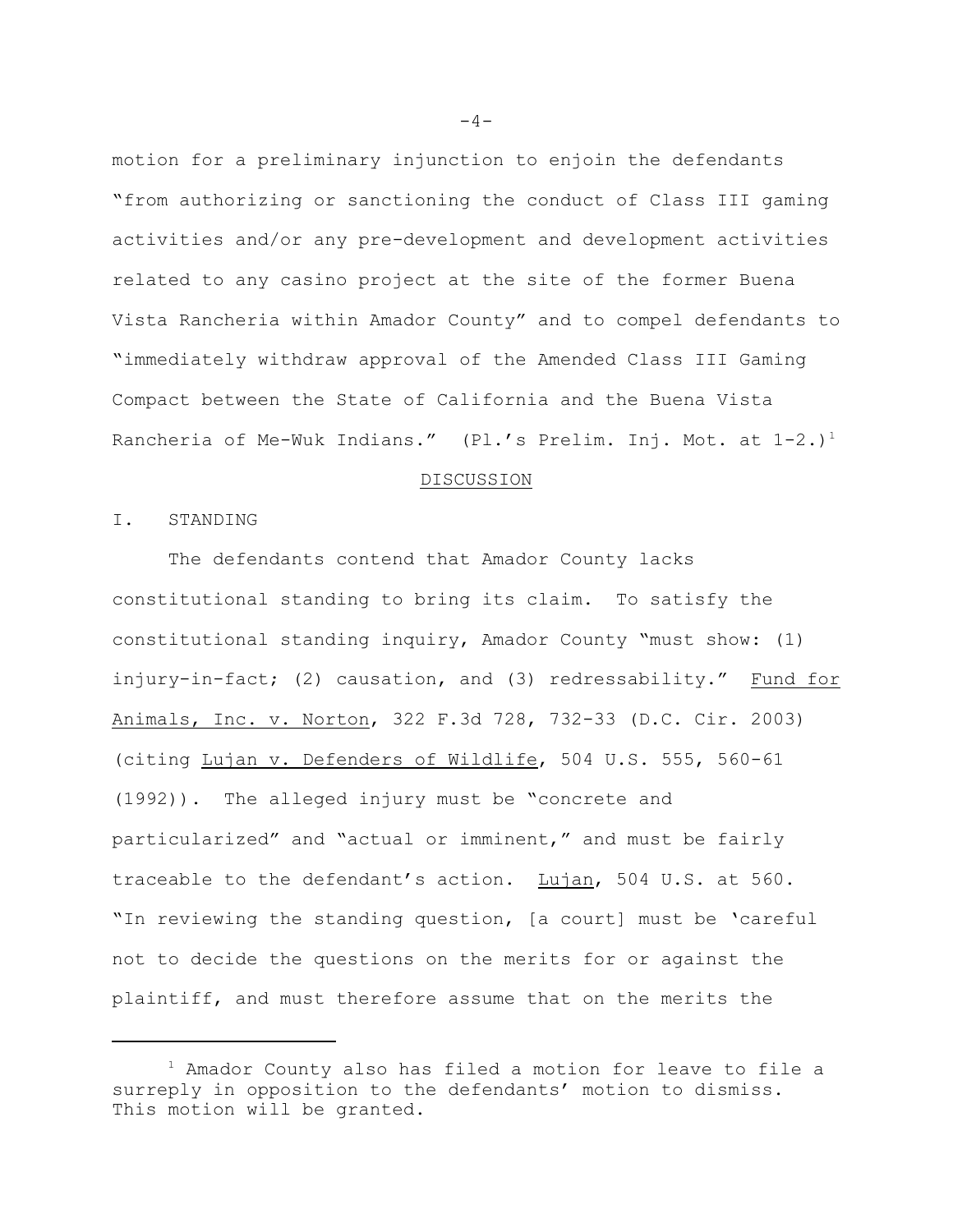plaintiffs would be successful in their claims.'" In re Navy Chaplaincy, 534 F.3d 756, 760 (D.C. Cir. 2008) (quoting City of Waukesha v. EPA, 320 F.3d 228, 235 (D.C. Cir. 2003)). Still, when the "existence of one or more of the essential elements of standing 'depends on the unfettered choices made by independent actors not before the courts and whose exercise of broad and legitimate discretion the courts cannot presume either to control or to predict,'" the plaintiff must "adduce facts showing that those choices have been or will be made in such manner as to produce causation and permit redressability of injury." Lujan, 504 U.S. at 562 (quoting ASARCO Inc. v. Kadish, 490 U.S. 605, 615 (1989) (opinion of Kennedy, J.)). Further, "any [plaintiff] alleging only future injuries confronts a significantly more rigorous burden to establish standing" and "'must demonstrate a realistic danger of sustaining a direct injury[.]'" United Transp. Union v. I.C.C., 891 F.2d 908, 913 (D.C. 1989) (quoting Babbitt v. United Farm Workers Nat'l Union, 442 U.S. 289, 298 (1979)).

In its amended complaint, Amador County alleges that the defendants, by not affirmatively disapproving the amended compact, have improperly determined that the Buena Vista Rancheria land is "Indian land" under IGRA and have unlawfully authorized Class III gaming on the land. (See Am. Compl. ¶¶ 18- 27.) It contends that, as a result of the defendants' inaction,

 $-5-$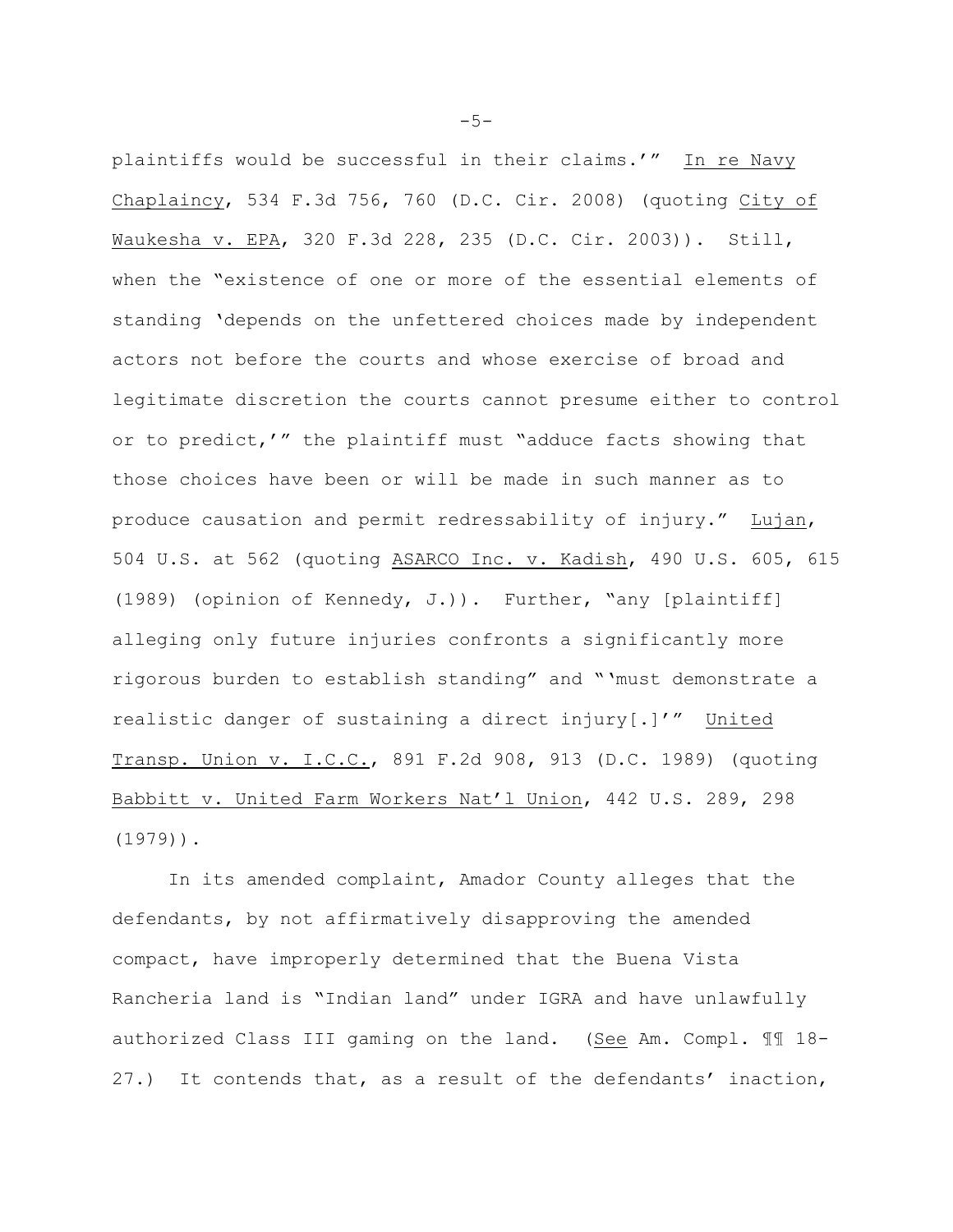it will be forced to shoulder imminent financial and environmental burdens caused by proposed illegal gaming on the Rancheria land and that this injury can be redressed by setting aside the Secretary's approval of any unlawful portions of the amended compact. (Id. ¶¶ 26-28; Pl.'s Opp'n at 9.) The defendants argue, however, that Amador County's alleged injury is too speculative to constitute an injury-in-fact because the Rancheria may never actually conduct Class III gaming. (Def.'s Mem. at 11.) Amador County's alleged injury-in-fact is a future injury because the Rancheria has not yet begun any Class III gaming activity, and, as defendants contend, it is possible that the Tribe may never complete its intended casino project. However, the time and effort expended by the Tribe to create and submit the amended compact to the state of California and to the Secretary for approval reflects a serious intent to conduct Class III gaming on the Rancheria land. Thus, Amador County has established a realistic danger of direct injury and satisfied the injury-in-fact requirement of constitutional standing. Further, this injury is fairly traceable to the defendants' challenged action because the defendants' failure to affirmatively strike down the amended compact permits the Rancheria to go forward with its existing plans for Class III gaming and, if appropriate, could be redressed through declaratory and injunctive relief compelling the Secretary to act. Accordingly, Amador County has

 $-6-$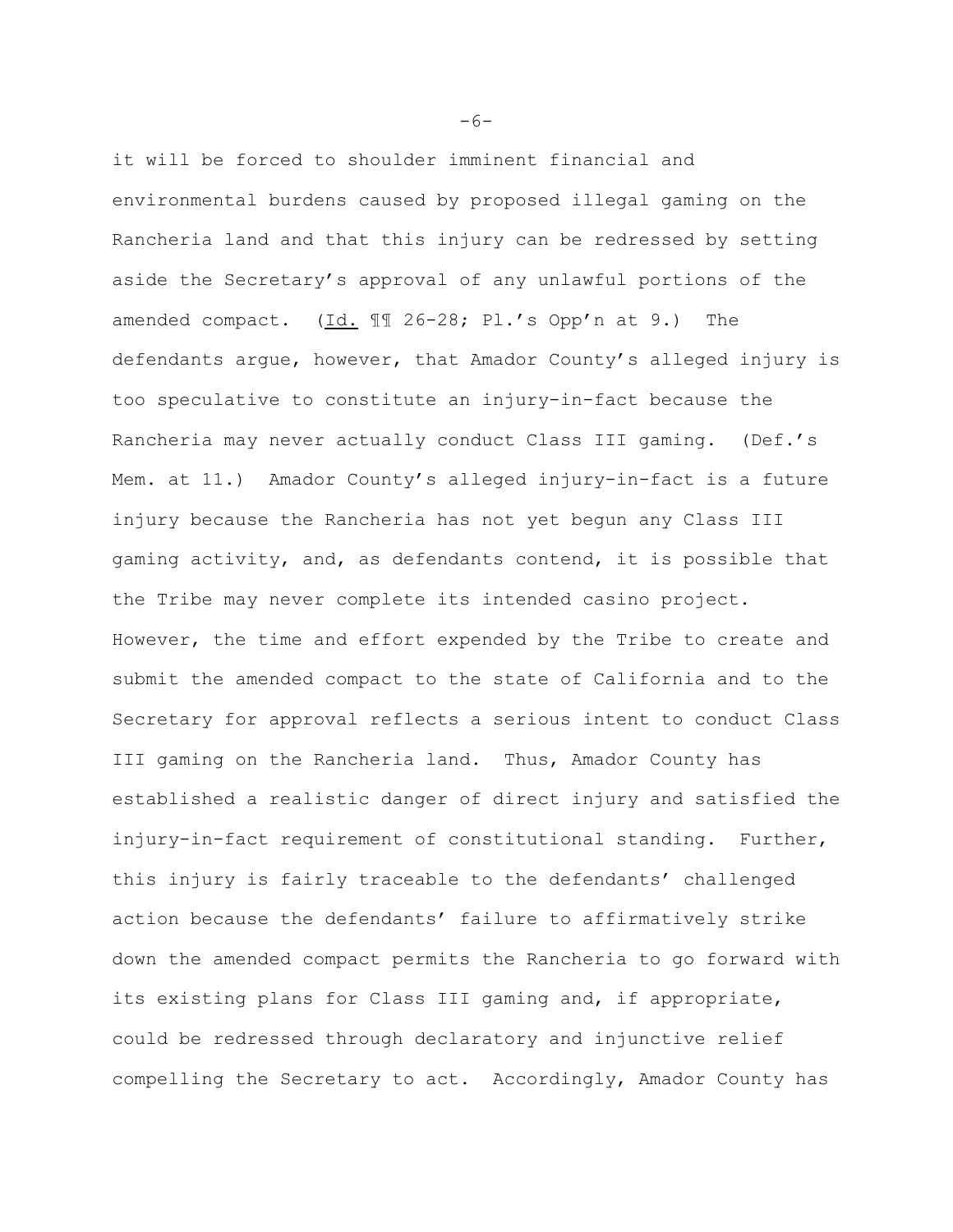alleged a sufficient injury, caused by the defendants' action and redressable through judicial means, to satisfy constitutional standing.

### II. FAILURE TO STATE A CLAIM

Defendants contend that Amador County has not alleged a claim subject to judicial review under the APA. Rule 12(b)(6) authorizes dismissal of a complaint when a plaintiff fails to state a claim upon which relief can be granted. See Fed. R. Civ. P. 12(b)(6). In order to survive a motion to dismiss under Rule 12(b)(6), the allegations stated in the plaintiff's complaint "must be enough to raise a right to relief above the speculative level[.]" Bell Atl. Corp. v. Twombly, 550 U.S. 544, 127 S. Ct. 1955, 1965 (2007). The complaint must be construed in the light most favorable to the plaintiff and "the court must assume the truth of all well-pleaded allegations." Warren v. District of Columbia, 353 F.3d 36, 39 (D.C. Cir. 2004). If a plaintiff fails to allege sufficient facts to support a claim, the complaint must be dismissed. See Twombly, 127 S. Ct. at 1965.

The APA "provides judicial review to any 'person suffering legal wrong because of agency action, or adversely affected or aggrieved by agency action within the meaning of a relevant statute.'" Webster v. Doe, 486 U.S. 592, 597 (1988) (quoting 5 U.S.C. § 702). A reviewing court may "hold unlawful and set aside agency action" that is "arbitrary, capricious, an abuse of

 $-7-$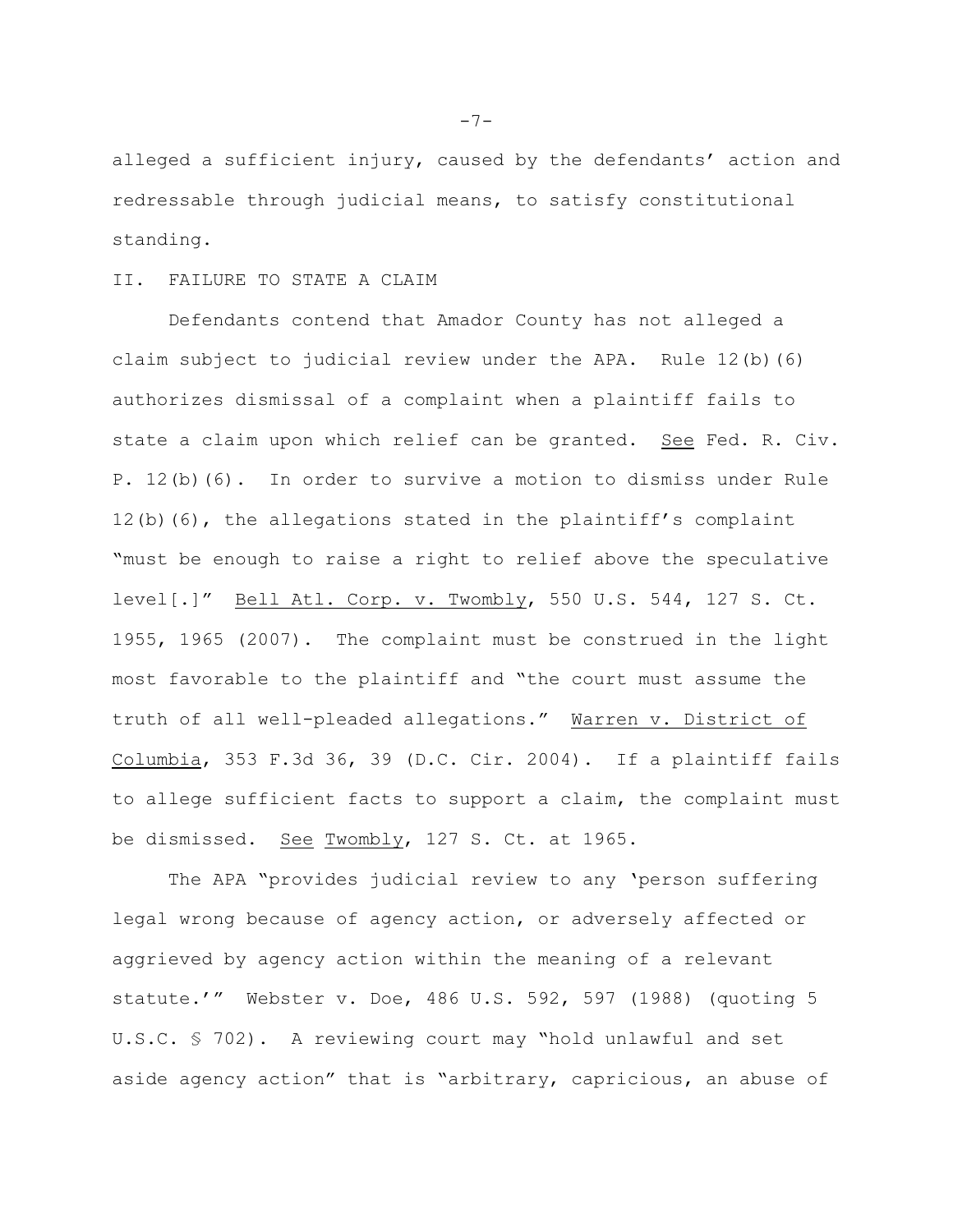discretion, or otherwise not in accordance with law[.]" 5 U.S.C. § 706. "Section 701(a), however, limits application of the entire APA to situations in which judicial review is not precluded by statute, see  $\frac{1}{2}$  701(a)(1), and the agency action is not committed to agency discretion by law, see  $\frac{1}{5}$  701(a)(2)." Webster, 486 U.S. at 599. An agency action is a "final agency action" if it "mark[s] the consummation of the agency's decisionmaking process" and it is an action "by which rights or obligations have been determined, or from which legal consequences flow[.]" Bennett v. Spear, 520 U.S. 154, 178 (1997). Agency action is "committed to agency discretion when there is a lack of judicially manageable standards to guide meaningful review." Menkes v. Dep't of Homeland Sec., 486 F.3d 1307, 1311 (D.C. Cir. 2007) (citing Steenholdt v. F.A.A., 314 F.3d 633, 638 (D.C. Cir. 2003)).

Amador County alleges that the Secretary's decision to take no action to disapprove the Rancheria amended compact and to allow it to be deemed approved under 25 U.S.C.  $\frac{1}{5}$  2710(d)(8)(C) was arbitrary and capricious and otherwise not in accordance with law because the Secretary is obligated to disapprove any unlawful compact.  $(Pl.'s$  Opp'n at  $11-12$ .) In the section explaining the Secretary's authority to approve or disapprove a gaming compact, IGRA states that "[t]he Secretary may disapprove a compact  $\ldots$ . only if such compact violates" IGRA, any other federal law, or

 $-8-$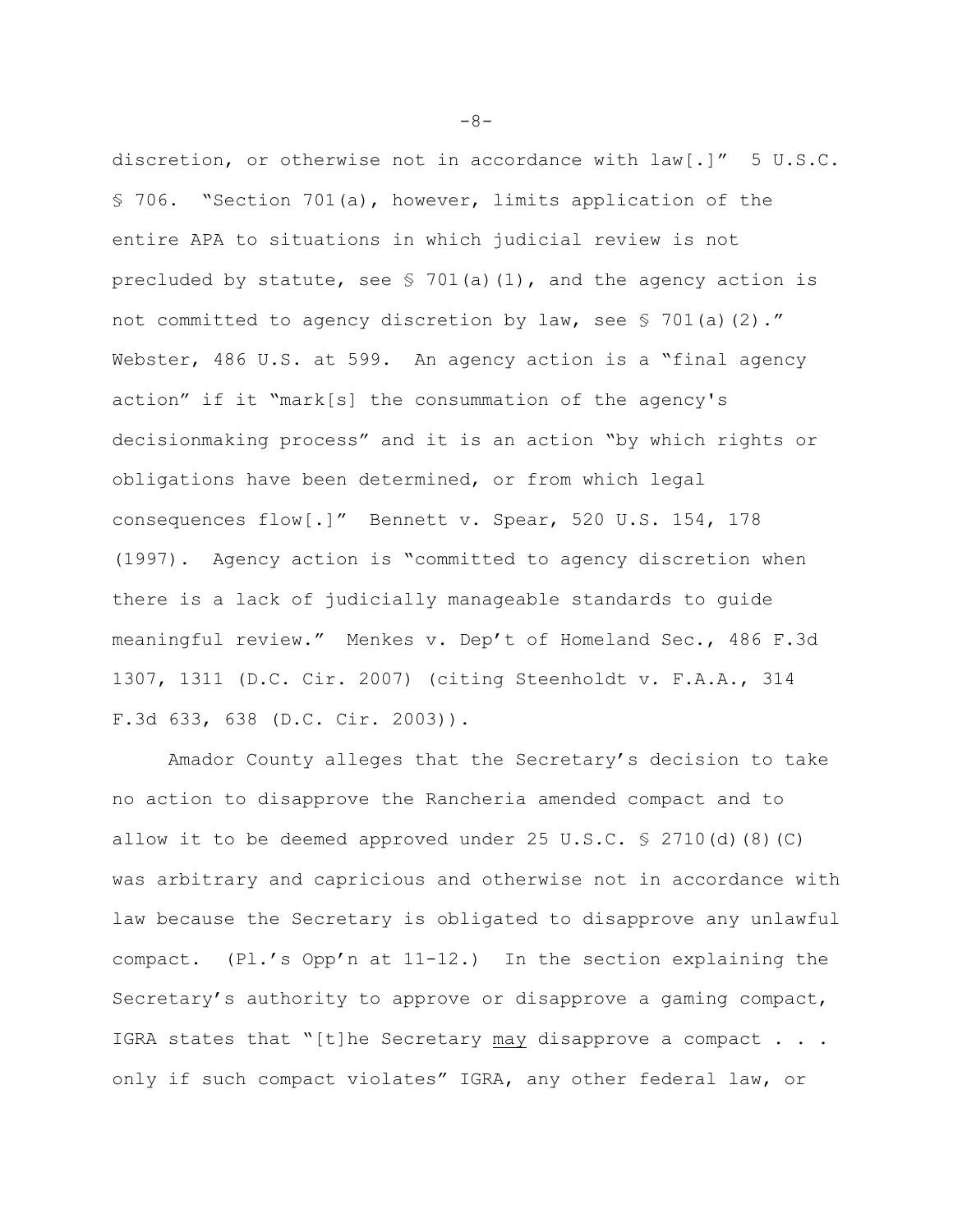"the trust obligations of the United States to Indians." 25 U.S.C. § 2710(d)(8)(B) (emphasis added). With the use of the permissive "may," the statute makes clear that, while the Secretary can choose to disapprove a compact, the Secretary is not obligated to disapprove any compact. See Pueblo of Sandia v. Babbitt, 47 F. Supp. 2d 49, 56-57 (D.D.C. 1999) (noting that the Secretary had discretion to choose whether to disapprove a compact). Rather, the Secretary is given three options -- to approve, disapprove, or take no action -- and the statute provides no clear standard by which the Secretary must decide his course of action. "[A] court would have no standards by which to judge whether the Secretary acted arbitrarily and capriciously by not acting." Lac Du Flambeau Band of Lake Superior Chippewa Indians v. Norton, 327 F. Supp. 2d 995, 999 (W.D. Wis. 2004). Because the statute lacks a standard to guide judicial review of the Secretary's decision regarding a submitted compact, that decision is committed to agency discretion and is unreviewable under the APA. See id.; PPI, Inc. v. Kempthorne, No. 4:08cv248- SPM, 2008 WL 2705431, at \*5 (N.D. Fla. July 8, 2008) (concluding that IGRA "provides clear and convincing evidence that Congress intended to preclude judicial review" of the Secretary's decision to take no action).

Amador County alleges nevertheless that the Secretary's approval of the amended compact by inaction is a reviewable final

 $-9-$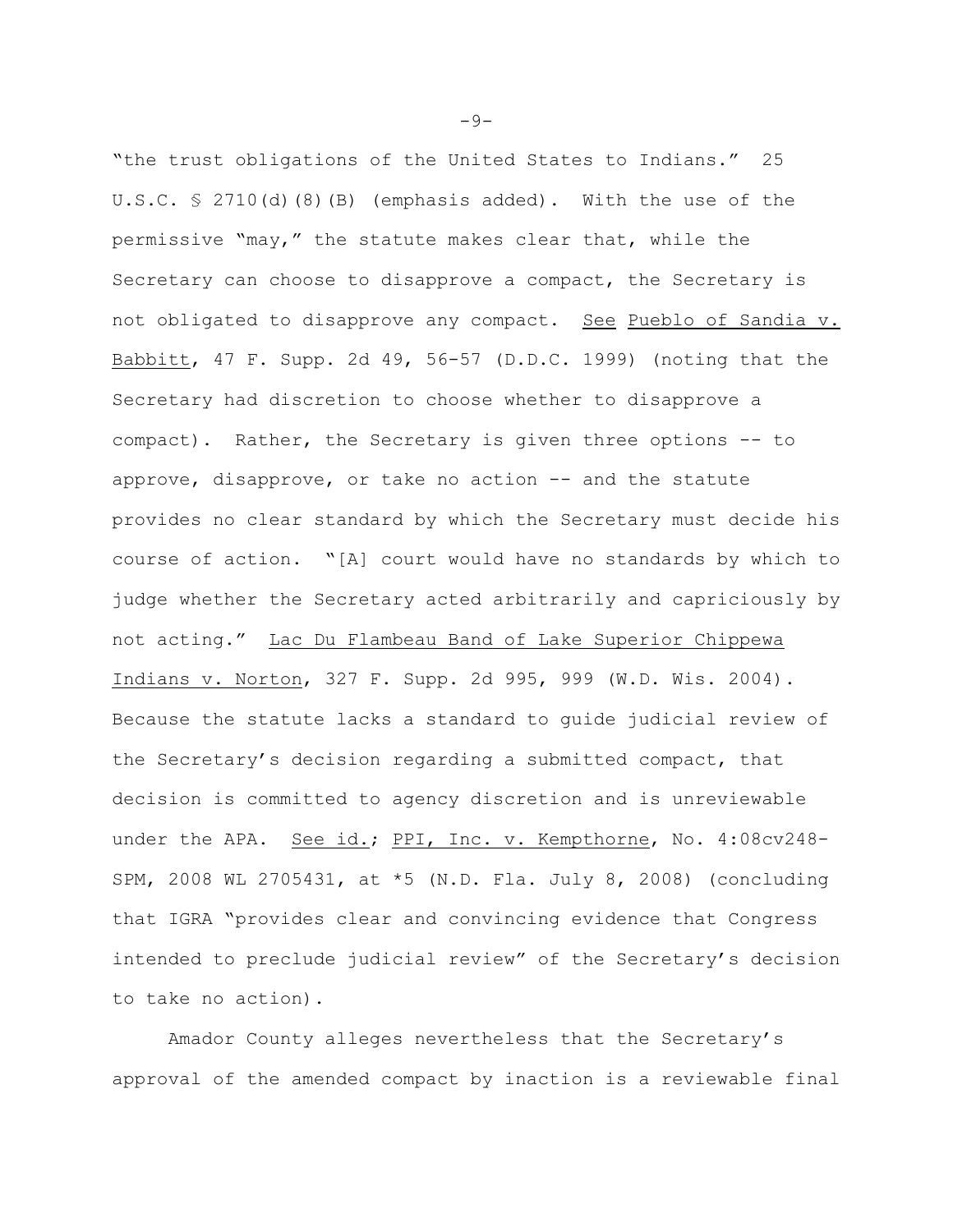agency action because the Secretary's approval of a compact that violates IGRA was unlawful. (See Pl.'s Opp'n at 14.) The defendants contend that the Secretary's approval by operation of law is immune from challenge because the Secretary's inaction results in approval of a gaming compact only to the extent it does not violate IGRA. (See Defs.' Mem. at 18, 25; Defs.' Reply at 10.) Assuming that the Secretary's approval by inaction is a final agency action, Congress reflected its clear intent to preclude review of such approval. In structuring IGRA, it limited the Secretary's approval by inaction to apply only to those portions of a compact that are lawful under the statute. See 25 U.S.C. § 2710(d)(8)(C) ("[A] compact shall be considered to have been approved by the Secretary, but only to the extent the compact is consistent with [IGRA]." (emphasis added)). Thus, the Secretary's approval of a compact by inaction can never violate the statute. See PPI, Inc., 2008 WL 2705431, at  $*5-6$ (holding that "[t]he express terms" of IGRA reflect congressional intent to preclude review of the Secretary's approval of a compact by inaction because any compact provisions contrary to IGRA are not deemed approved). "Congress provided a remedy apart from judicial review to address" illegal provisions of compacts by deeming a compact "approved 'only to the extent the compact is consistent with [IGRA].'" Id. at \*5 (quoting 25 U.S.C. § 2710(d)(8)). Accordingly, because Amador County has not

 $-10-$